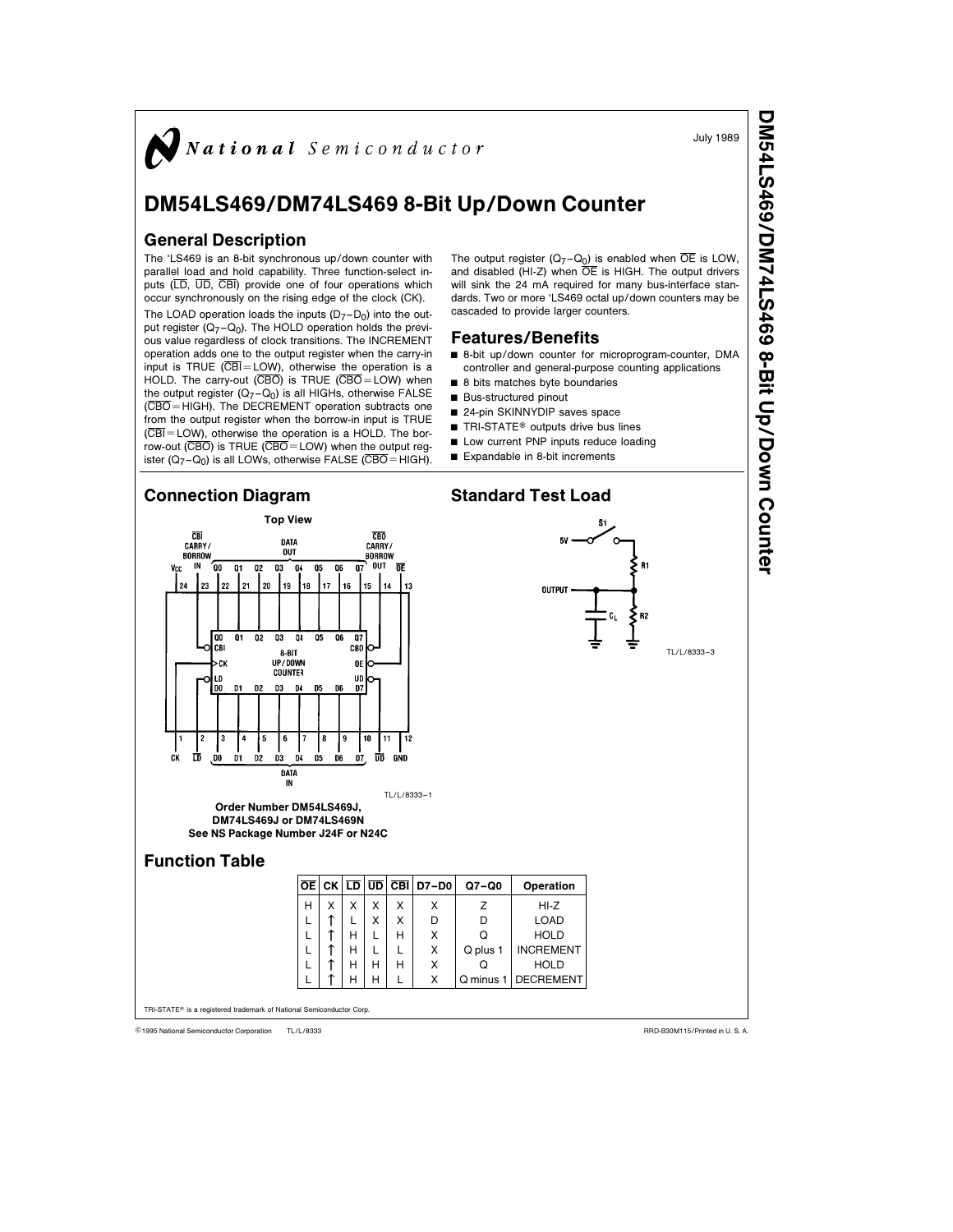### Absolute Maximum Ratings

If Military/Aerospace specified devices are required, please contact the National Semiconductor Sales Office/Distributors for availability and specifications. Supply Voltage V<sub>CC</sub> 7V<br>
Input Voltage 7CC 7V<br>
5.5V Off-State Output Voltage 5.5V Storage Temperature  $-65°C$  to  $+150°C$ 

### Operating Conditions

Input Voltage

| Symbol                     | Parameter                                                                |                                       |                             | <b>Military</b>             |                          |                    |  | Commercial     | <b>Units</b> |              |              |
|----------------------------|--------------------------------------------------------------------------|---------------------------------------|-----------------------------|-----------------------------|--------------------------|--------------------|--|----------------|--------------|--------------|--------------|
|                            |                                                                          |                                       |                             | Min                         | Typ                      | Max                |  | Min            | <b>Typ</b>   | Max          |              |
| $\mathsf{V}_{\mathsf{CC}}$ | <b>Supply Voltage</b>                                                    |                                       |                             | 4.5                         | 5                        | 5.5                |  | 4.75           | 5            | 5.25         | v            |
| T <sub>A</sub>             | <b>Operating Free-Air Temperature</b>                                    |                                       |                             |                             |                          | $125*$             |  | 0              |              | 75           | ۰C           |
| t <sub>W</sub>             | Width of Clock                                                           |                                       | Low                         | 40                          |                          |                    |  | 35             | 10           |              | ns           |
|                            |                                                                          |                                       | High                        | 30                          |                          |                    |  | 25             |              |              |              |
| tsu                        | Set Up Time                                                              |                                       |                             |                             |                          |                    |  | 50             |              |              | ns           |
| th                         | <b>Hold Time</b>                                                         |                                       |                             |                             | $-15$                    |                    |  | 0              | $-15$        |              |              |
| Symbol                     | <b>Electrical Characteristics</b> Over Operating Conditions<br>Parameter |                                       |                             |                             |                          |                    |  | Min            | Typ†         | Max          | <b>Units</b> |
| $V_{IL}$                   | Low-Level Input Voltage                                                  |                                       |                             | <b>Test Conditions</b>      |                          |                    |  |                |              | 0.8          | V            |
| V <sub>IH</sub>            | High-Level Input Voltage                                                 |                                       |                             |                             |                          |                    |  | $\overline{2}$ |              |              | V            |
| $V_{IC}$                   | Input Clamp Voltage                                                      | $V_{CC} = MIN$ $I_1 = -18$ mA         |                             |                             |                          |                    |  |                |              | $-1.5$       | V            |
| ŀμ                         | Low-Level Input Current                                                  |                                       | $V_{CC}$ = MAX $V_1$ = 0.4V |                             |                          |                    |  |                |              | $-0.25$      | mA           |
| Ιщ                         | <b>High-Level Input Current</b>                                          |                                       |                             | $V_{CC}$ = MAX $V_1$ = 2.4V |                          |                    |  |                |              | 25           | μA           |
| Щ.                         | Maximum Input Current                                                    | $V_{CC} = MAX$                        |                             | $V_1 = 5.5V$                |                          |                    |  |                |              | $\mathbf{1}$ | mA           |
| <b>V<sub>OL</sub></b>      | Low-Level Output Voltage                                                 | $V_{\rm CC} = MIN$<br>$V_{II} = 0.8V$ |                             | MIL                         | $I_{OL} = 12 \text{ mA}$ |                    |  |                |              | 0.5          | V            |
|                            |                                                                          | $V_{IH} = 2V$                         |                             | COM                         |                          | $I_{OL}$ = 24 mA   |  |                |              |              |              |
| <b>V<sub>OH</sub></b>      | High-Level Output Voltage                                                | $V_{\rm CC} = MIN$<br>$V_{II} = 0.8V$ |                             | MIL                         |                          | $I_{OH} = -2 mA$   |  |                |              |              | v            |
|                            |                                                                          | $V_{IH} = 2V$                         |                             | <b>COM</b>                  |                          | $I_{OH} = -3.2$ mA |  |                |              |              |              |
| $I_{OZL}$                  | Off-State Output Current                                                 | $V_{CC} = MAX$<br>$V_{IL} = 0.8V$     |                             |                             |                          | $V_O = 0.4V$       |  |                |              | $-100$       | μA           |
| <b>l</b> <sub>OZH</sub>    |                                                                          | $V_{IH} = 2V$                         |                             |                             |                          | $V_O = 2.4V$       |  |                |              | 100          | μA           |
| los                        | Output Short-Circuit Current*                                            | $V_{\rm CC} = 5.0V$                   |                             |                             |                          | $V_O = 0V$         |  | $-30$          |              | $-130$       | mA           |
| Iсс                        | <b>Supply Current</b>                                                    | $V_{CC} = MAX$                        |                             |                             |                          |                    |  |                | 120          | 180          | mA           |

## **Switching Characteristics Over Operating Conditions**

| Symbol           | Parameter               | <b>Test Conditions</b>                                    |      | <b>Military</b> |     | Commercial | <b>Units</b> |     |     |  |  |
|------------------|-------------------------|-----------------------------------------------------------|------|-----------------|-----|------------|--------------|-----|-----|--|--|
|                  |                         | (See Test Load/Waveforms)                                 | Min  | Typ             | Max | Min        | Typ          | Max |     |  |  |
| f <sub>MAX</sub> | Maximum Clock Frequency | $C_1 = 50 pF$<br>$R_1 = 200 \Omega$<br>$R_2 = 390 \Omega$ | 10.5 |                 |     | 12.5       |              |     | MHz |  |  |
| t <sub>PD</sub>  | CBI to CBO Delay        |                                                           |      | 35              | 60  |            | 35           | 50  | ns  |  |  |
| t <sub>PD</sub>  | Clock to Q              |                                                           |      | 20              | 35  |            | 20           | 30  | ns  |  |  |
| t <sub>PD</sub>  | Clock to CBO            |                                                           |      | 55              | 95  |            | 55           | 80  | ns  |  |  |
| t <sub>PZX</sub> | Output Enable Delay     |                                                           |      | 20              | 45  |            | 20           | 35  | ns  |  |  |
| t <sub>PXZ</sub> | Output Disable Delay    |                                                           |      | 20              | 45  |            | 20           | 35  | ns  |  |  |
|                  |                         |                                                           |      |                 |     |            |              |     |     |  |  |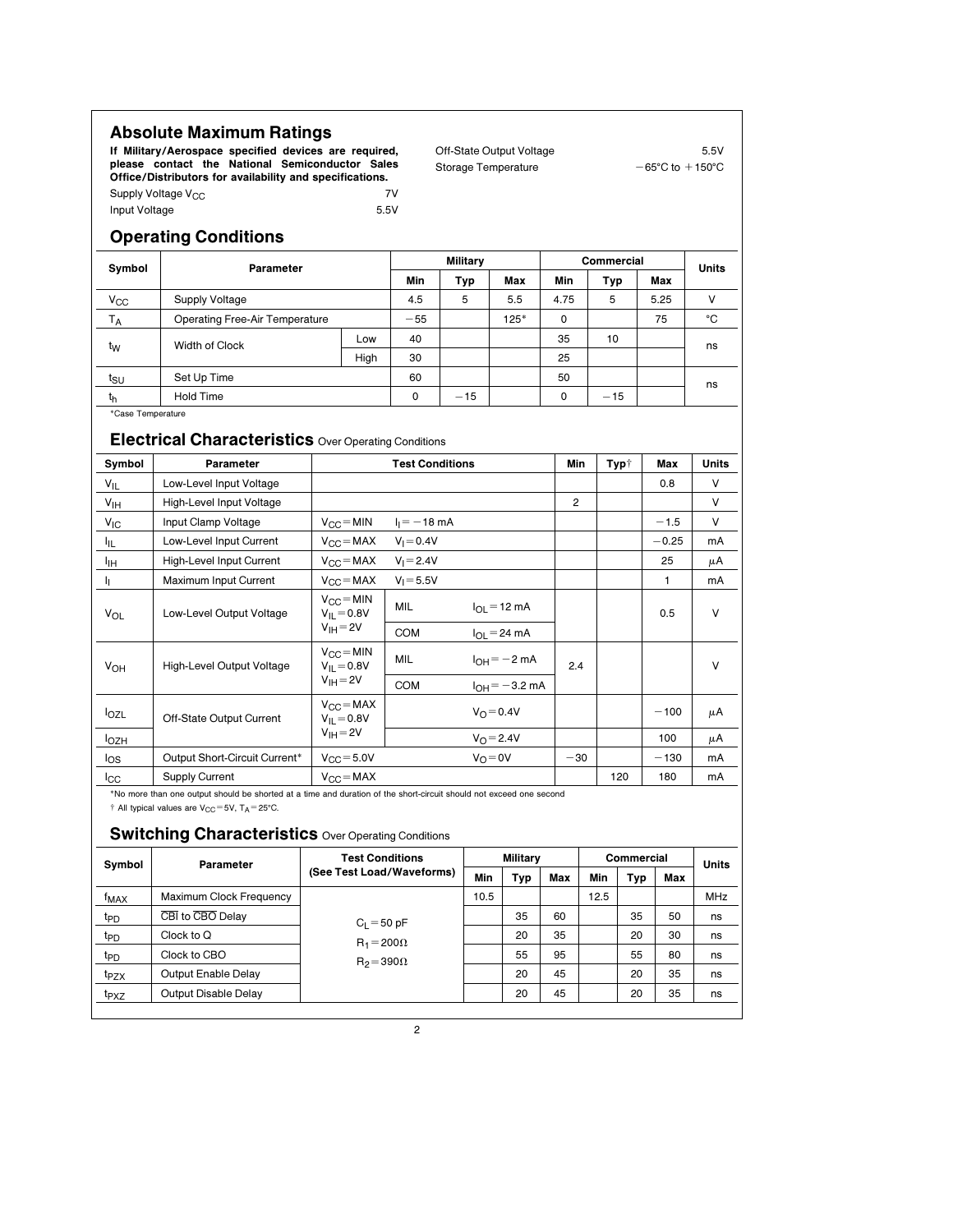